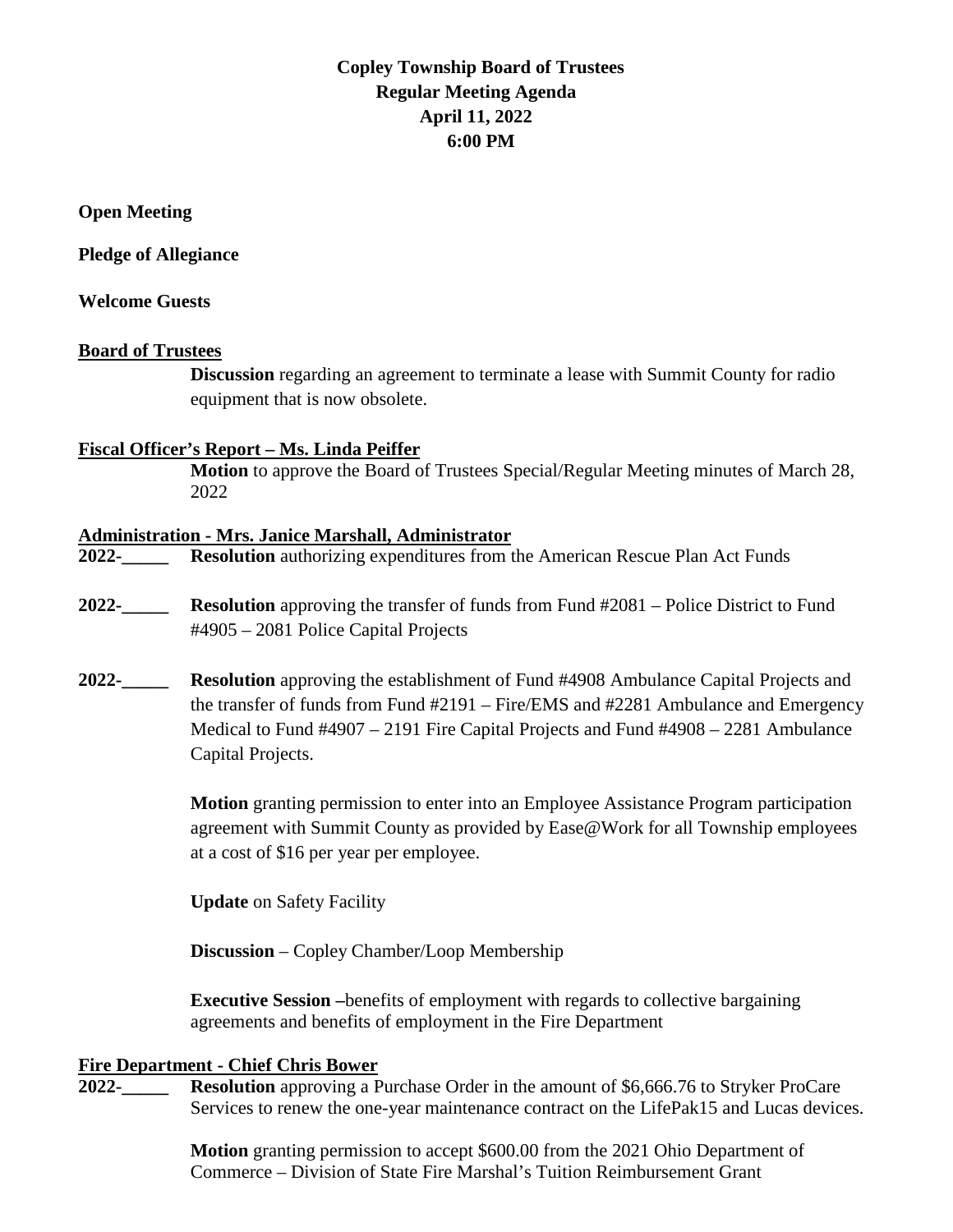# **Police Department – Chief Michael Mier**

**No requests**

# **Service Department – Mr. Greg Tracy, Service Director**

- **2022-\_\_\_\_\_ Resolution** approving a Purchase Order in the amount of \$94,052.91 to Rush Truck Center for the purchase of a 2023 International HV507 truck chassis
- **2022-\_\_\_\_\_ Resolution** approving a Purchase Order in the amount of \$13,729.17 to Wellington Implement for the purchase of a Ferris ISX3300 zero turn mower.

#### **Community & Economic Development – Mr. Loudan Klein, Director**

- **2022-\_\_\_\_\_ Resolution** approving a Purchase Order in the amount of \$120,000.00 to CESO, Inc. for final engineering services related to the Sunset Drive Road Improvement project
- **2022-\_\_\_\_ Resolution** requesting Summit County to include Copley Township in an Enterprise Zone proposal to be submitted to the Ohio Department of Development for certification
- **2022-\_\_\_\_\_ Resolution** approving a moratorium of one (1) year on the granting of permits or certificates for any building, structure, use or change of use related to the retail sale of fireworks
- **2022-\_\_\_\_\_ Resolution** approving a Blanket Certificate in the amount of \$50,000.00 for the demolition and abatement of nuisance properties
- **2022-\_\_\_\_\_ Resolution** approving a Blanket Certificate in the amount of \$35,000.00 for expenses related to additional gateway signs in the Township

**Motion** granting permission to amend Resolution #2022-194 changing the vendor from Penchura LLC to Landscape Structures on the Purchase Order for adult fitness equipment associated with the 2021 CDBG Grant.

**Discussion** related to an agreement with Summit County regarding the maintenance of sidewalks in Copley Township

**Request** to schedule a Public Hearing with the Board of Trustees on May 9, 2022 for a map amendment application for property located at 444 Rothrock Road and 506 Rothrock Road and a text amendment application to Article 2 and 3 to consider Accessory Dwelling Units.

**Update –** Capital Projects

**Monthly Report –** March 2022

#### **Old Business**

#### **New Business**

**Copley Community Volunteers Meeting – April 21, 2022 at 6:00pm at Town Hall**

#### **Correspondence**